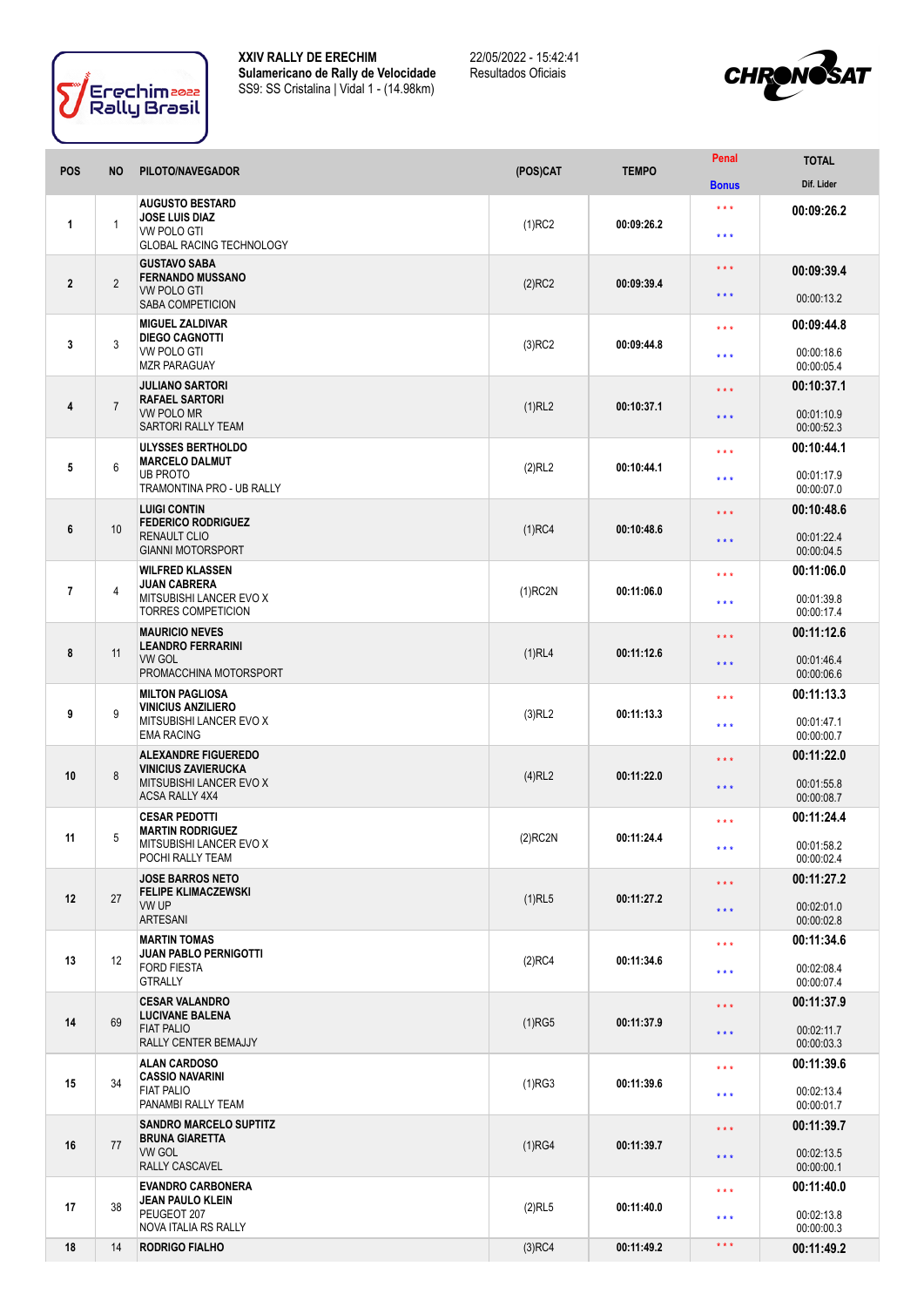|                   |     | <b>RODRIGO ARBIZA</b><br><b>RENAULT CLIO</b><br><b>GIANNI MOTORSPORT</b>                                                      |            |                   | $\star$ $\star$ $\star$                            | 00:02:23.0<br>00:00:09.2 |
|-------------------|-----|-------------------------------------------------------------------------------------------------------------------------------|------------|-------------------|----------------------------------------------------|--------------------------|
| 19                | 80  | <b>LUIS AFONSO TEDESCO</b><br><b>SIDNEI BROERING</b><br><b>FIAT PALIO</b>                                                     | $(4)$ RC4  | 00:11:57.8        | $***$                                              | 00:11:57.8<br>00:02:31.6 |
|                   |     | <b>TEDRACING SPORT</b>                                                                                                        |            |                   | $\star \star \star$                                | 00:00:08.6               |
| 20                | 30  | <b>FERNANDO SOLIMANN</b><br><b>FELIPE SOLIMANN</b><br><b>FORD KA</b><br><b>SOLIMANN RACING</b><br><b>VANDERLEI CARMINATTI</b> | (2)RG3     | 00:12:02.1        | $\star\star\star$<br>$\star \star \star$           | 00:12:02.1<br>00:02:35.9 |
|                   |     |                                                                                                                               |            |                   |                                                    | 00:00:04.3<br>00:12:04.5 |
| 21                | 21  | <b>MARCO MARINI</b><br><b>CHEVROLET CELTA</b><br>RC RACING - PNEUBEST                                                         | (2)RL4     | 00:12:04.5        | $***$<br>$\star \star \star$                       | 00:02:38.3<br>00:00:02.4 |
|                   |     | <b>RAFAEL CABELLO</b><br><b>RAFAEL KARPINSKI</b>                                                                              |            | 00:12:17.6        | $\star\star\star$                                  | 00:12:17.6               |
| $22 \overline{ }$ | 217 | <b>VW GOL</b><br>AFA NO RALLY GAUCHO                                                                                          | $(2)$ RG5  |                   | $\star \star \star$                                | 00:02:51.4<br>00:00:13.1 |
|                   |     | <b>GUNTER HINKELMANN</b><br><b>ANDRE F MUNIZ ALVES</b>                                                                        |            |                   | $***$                                              | 00:12:26.0               |
| 23                | 23  | RENAULT SANDERO<br>POMBO 27 RACING                                                                                            | $(3)$ RL4  | 00:12:26.0        | $***$                                              | 00:02:59.8<br>00:00:08.4 |
| 24                | 71  | <b>LUCIANO FLECK</b><br><b>THIAGO OSTERNACK</b>                                                                               | $(3)$ RL5  | 00:12:32.2        | $\star\star\star$                                  | 00:12:32.2               |
|                   |     | VW UP<br>PROMACCHINA MOTORSPORT                                                                                               |            |                   | $***$                                              | 00:03:06.0<br>00:00:06.2 |
|                   |     | <b>MARCOS DEBIEN</b><br><b>LEONARDO CARBONERA</b>                                                                             |            |                   | $***$                                              | 00:12:32.7               |
| 25                | 33  | VW UP<br>PROMACCHINA MOTORSPORT                                                                                               | $(4)$ RL5  | 00:12:32.7        | $\star \star \star$                                | 00:03:06.5<br>00:00:00.5 |
|                   |     | <b>TIAGO KLIMACZEWSKI</b><br><b>JOSIANE KLIMACZEWSKI</b><br><b>FIAT PALIO</b><br>PANAMBI RALLY TEAM                           |            |                   | $\star\star\star$                                  | 00:12:37.0               |
| 26                | 28  |                                                                                                                               | $(3)$ RG5  | 00:12:37.0        | $\star \star \star$                                | 00:03:10.8<br>00:00:04.3 |
| 27                |     | <b>TIAGO ANDRADE</b><br><b>MARCIANO ANDRADE</b><br>VW GOL<br>ANDRADE RALLY TEAM                                               |            | 00:12:42.6        | $***$                                              | 00:12:42.6               |
|                   | 31  |                                                                                                                               | (3)RG3     |                   | $\star \star \star$                                | 00:03:16.4<br>00:00:05.6 |
|                   | 26  | <b>LUCIANO AMERICO</b><br>PIERO SOUZA BAIOCCHI<br>PEUGEOT 206<br><b>RTONE</b>                                                 |            | 00:12:45.4        | $\star\star\star$                                  | 00:12:45.4               |
| 28                |     |                                                                                                                               | $(5)$ RL5  |                   | $***$                                              | 00:03:19.2<br>00:00:02.8 |
| 29                | 47  | <b>FELIPE KRINDGES</b><br><b>IGOR MARCANTI</b><br>VW GOL<br>AFA NO RALLY GAUCHO                                               | (4)RG3     | 00:13:04.6        | $***$                                              | 00:13:04.6               |
|                   |     |                                                                                                                               |            |                   | $***$                                              | 00:03:38.4<br>00:00:19.2 |
|                   | 37  | <b>ELTON BORGES</b><br><b>EDIVAN FELIPE E</b><br><b>VW GOL</b><br><b>ACER RALLY</b>                                           |            | 00:13:20.8        | $\star \star \star$                                | 00:13:20.8               |
| 30                |     |                                                                                                                               | $(5)$ RG3  |                   | $\star$ $\star$ $\star$                            | 00:03:54.6<br>00:00:16.2 |
|                   | 95  | <b>LUCIANO CASSOL</b><br><b>MARLON ZILL</b><br><b>FIAT PUNTO</b><br><b>SCORPUS RALLY</b>                                      |            | 00:13:22.5        | $***$                                              | 00:13:22.5               |
| 31                |     |                                                                                                                               | $(6)$ RG3  |                   | $\star \star \star$                                | 00:03:56.3<br>00:00:01.7 |
|                   | 18  | <b>LUIS EDUARDO STEDILE</b><br><b>CARLOS ENRIQUE LAMBERT MOR</b><br><b>RENAULT CLIO</b><br><b>UB RALLY</b>                    |            | 00:16:39.5        | $\star\star\star$                                  | 00:16:39.5               |
| 32                |     |                                                                                                                               | $(5)$ RC4  |                   | $\star\star\star$                                  | 00:07:13.3<br>00:03:17.0 |
|                   | 15  | <b>CARLOS ALBERTO CATIVELLI</b><br><b>TOMAS GABRIEL ALVAREZ</b><br><b>VW GOL</b><br>CHIAVAZZA RALLY TEAM                      |            | 00:18:15.4        | $\star \star \star$                                | 00:18:15.4               |
| 33                |     |                                                                                                                               | $(6)$ RC4  |                   | $\star\star\star$                                  | 00:08:49.2<br>00:01:35.9 |
|                   | 239 | <b>CLAUDIO ROSSI</b><br><b>EDUARDO TONIAL</b><br>MITSUBISHI LANCER EVO X<br><b>SCUDERIA ROSSI RALLY</b>                       |            | 00:18:20.3        | $\star \star \star$                                | 00:18:20.3               |
| 34                |     |                                                                                                                               | $(5)$ RL2  |                   | $\star$ $\star$ $\star$                            | 00:08:54.1<br>00:00:04.9 |
| <b>NC</b>         | 17  | <b>IGNACIO GARDIOL</b><br><b>SEBASTIAN GONZALEZ</b><br>RENAULT CLIO<br><b>GIANNI MOTORSPORT</b>                               | $(NC)$ RC4 | $***$             | $\star$ $\star$ $\star$<br>$\star$ $\star$ $\star$ | $\star$ $\star$ $\star$  |
|                   | 19  | <b>VICTOR CORREA</b><br><b>MAICOL SOUZA</b><br>PEUGEOT 207<br>UNIFENAS - RT1                                                  |            | $***$             | $***$                                              | $***$                    |
| <b>NC</b>         |     |                                                                                                                               | (NC)RL5    |                   | $***$                                              |                          |
| <b>NC</b>         | 20  | <b>CLAUDIO SARGINIESKI</b><br><b>MATEUS JOSE PERIN</b><br>CHEVROLET ONIX<br><b>BOYKA RACING</b>                               | (NC)RL5    | $\star\star\star$ | $\star\star\star$                                  | $***$                    |
|                   |     |                                                                                                                               |            |                   | $\star\star\star$                                  |                          |